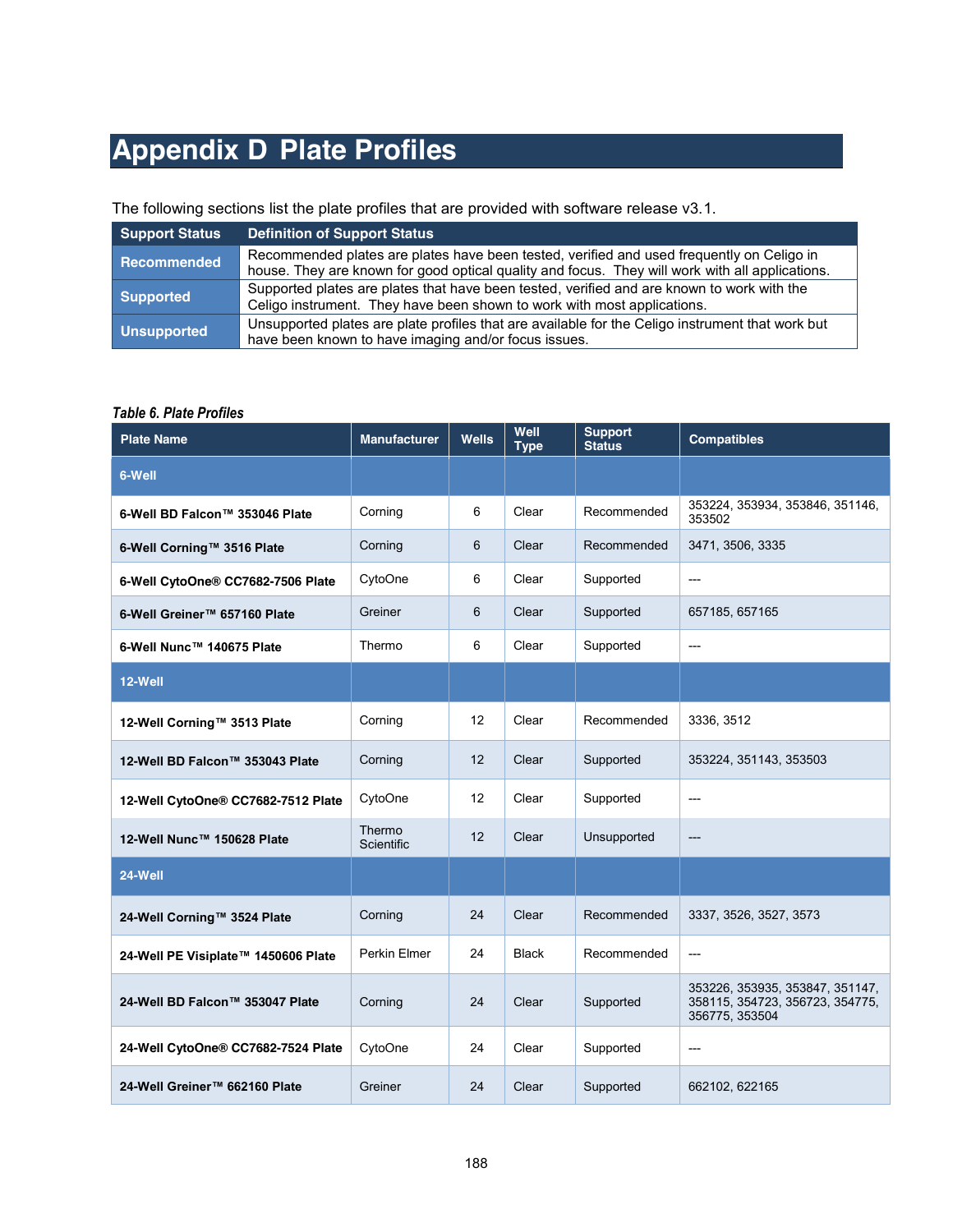| 24-Well Seahorse™ XF24 Plate                                              | Seahorse<br><b>Biosciences</b> | 24 | Clear                         | Supported   | ---                                                                                                                                                                        |
|---------------------------------------------------------------------------|--------------------------------|----|-------------------------------|-------------|----------------------------------------------------------------------------------------------------------------------------------------------------------------------------|
| 24-Well Nunc™ 142475 Plate                                                | Thermo<br>Scientific           | 24 | Clear                         | Unsupported | ---                                                                                                                                                                        |
| 48-Well                                                                   |                                |    |                               |             |                                                                                                                                                                            |
| 48-Well Corning™ 3548 Plate                                               | Corning                        | 48 | Clear                         | Supported   | ---                                                                                                                                                                        |
| 48-Well Greiner™ 677180 Plate                                             | Greiner                        | 48 | Clear                         | Supported   | 677102, 677165                                                                                                                                                             |
| 48-Well Nunc™ 150687 Plate                                                | Thermo<br><b>Scientific</b>    | 48 | Clear                         | Unsupported | ---                                                                                                                                                                        |
| 96-Well                                                                   |                                |    |                               |             |                                                                                                                                                                            |
| 96-Well Nexcelom3D ULA-96U Ultra-<br><b>Low Attachment U-Bottom Plate</b> | Nexcelom<br><b>Bioscience</b>  | 96 | Clear                         | Recommended | ULA-96U                                                                                                                                                                    |
| 96-Well Corning™ 3603 Plate                                               | Corning                        | 96 | Black,<br>White               | Supported   | 3604, 3610, 3631, 3632, 3651,<br>3843, 3842, 3903, 3904, 3601,<br>3635, 3340, 3842, 3843                                                                                   |
| 96-Well Greiner™ 655090 Plate                                             | Greiner                        | 96 | Black,<br>White               | Recommended | 655087, 655097, 655946, 655948,<br>655936, 655956, 655098, 655094,<br>655944                                                                                               |
| 96-Well BD Falcon™ 353072 Plate                                           | Corning                        | 96 | Clear                         | Supported   | 353916, 353936, 353075, 351172,<br>354407, 354429, 354461, 356461,<br>354516, 356516, 354607, 356698,<br>356690, 354689, 356689, 354409,<br>354410, 354670, 354596, 354657 |
| 96-Well BD Falcon™ 353219 Plate                                           | Corning                        | 96 | Black,<br>White               | Supported   | 353377                                                                                                                                                                     |
| 96-Well BD Falcon™ 354640 Plate                                           | Corning                        | 96 | Black,<br>White               | Supported   | 354650, 356650, 354651, 356651,<br>356701, 356693, 354649, 356649,<br>356640, 356700, 356692,                                                                              |
| 96-Well BD Falcon™ 356717 Plate                                           | Corning                        | 96 | <b>Black</b>                  | Supported   | 354717                                                                                                                                                                     |
| 96-Well BD Falcon™ 351177 U-<br><b>Bottom Plate</b>                       | Corning                        | 96 | Round<br>bottom               | Supported   | ---                                                                                                                                                                        |
| 96-Well Corning™ 3596 Plate                                               | Corning                        | 96 | Clear                         | Supported   | 3300, 3474, 3595, 3598, 3599,<br>3585, 3595, 3628, 3841                                                                                                                    |
| 96-Well Corning™ 3696 Plate                                               | Corning                        | 96 | Half<br>Area,<br><b>Black</b> | Supported   | 3686, 3688, 3690, 3693, 3694,<br>3695. 3696. 3697                                                                                                                          |
| 96-Well Corning™ 7007 U-Bottom<br><b>Plate</b>                            | Corning                        | 96 | Round<br>bottom               | Supported   | ---                                                                                                                                                                        |
| 96-Well Greiner™ 655087 Plate                                             | Greiner                        | 96 | <b>Black</b>                  | Supported   | 655088                                                                                                                                                                     |
| 96-Well Greiner™ 655161 Plate                                             | Greiner                        | 96 | Clear                         | Supported   | 655101, 655192                                                                                                                                                             |
| 96-Well Greiner™ 655180 Plate                                             | Greiner                        | 96 | Clear,<br>chimney             | Supported   | 655182, 655185, 655940, 655930,<br>655950                                                                                                                                  |
| 96-Well Greiner™ 675986 Plate                                             | Greiner                        | 96 | Half<br>Area,<br><b>Black</b> | Supported   | 67509x                                                                                                                                                                     |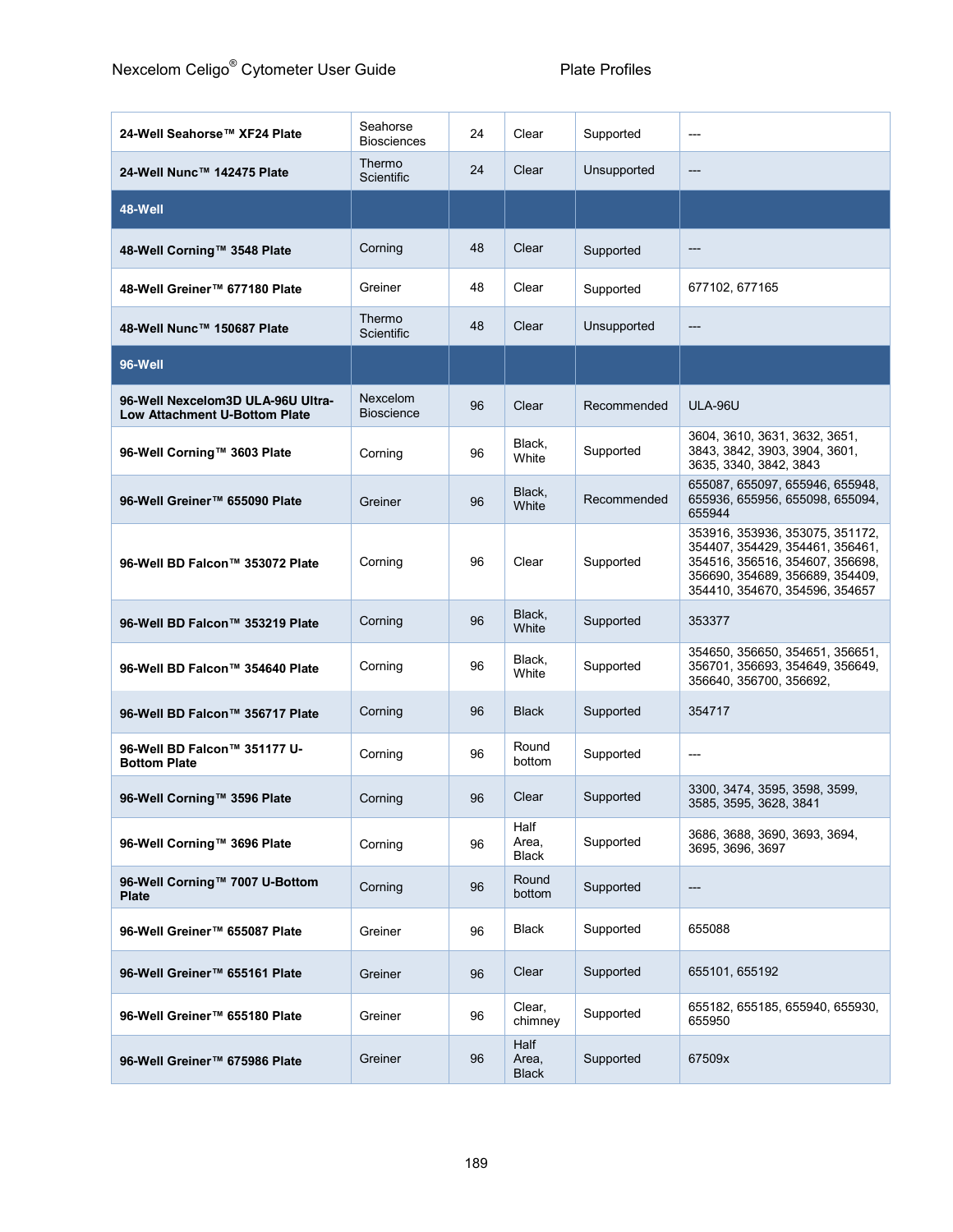| 96-Well Greiner™ 650185 U-Bottom<br><b>Plate</b>                                     | Greiner                       | 96           | Round<br>bottom          | Supported   | ---                                                                                          |
|--------------------------------------------------------------------------------------|-------------------------------|--------------|--------------------------|-------------|----------------------------------------------------------------------------------------------|
| 96-Well Insphero GravityTrap™ Plate                                                  | Insphero                      | 96           | Clear                    | Supported   | ---                                                                                          |
| 96-Well Nunc™ 167008 Plate                                                           | Thermo                        | 96           | Clear                    | Supported   | ---                                                                                          |
| 96-Well PE Isoplate™ 6005050 Plate                                                   | Perkin Elmer                  | 96           | <b>Black</b>             | Supported   | ---                                                                                          |
| 96-Well PE Viewplate™ 6005225 Plate                                                  | Perkin Elmer                  | 96           | <b>Black</b>             | Supported   | ---                                                                                          |
| 96-Well Seahorse™ FX96 Plate                                                         | Seahorse<br><b>Bioscience</b> | 96           | <b>Black</b>             | Supported   | ---                                                                                          |
| 384-Well                                                                             |                               |              |                          |             |                                                                                              |
| 384-Well Nexcelom3D ULA-384U<br><b>Ultra-Low Attachment U-Bottom</b><br><b>Plate</b> | Nexcelom<br><b>Bioscience</b> | 384          | Clear                    | Recommended | <b>ULA-384U</b>                                                                              |
| 384-Well BD Falcon™ 353962 Plate                                                     | Corning                       | 384          | Clear                    | Supported   |                                                                                              |
| 384-Well Corning™ 3542 Plate                                                         | Corning                       | 384          | Low vol.<br><b>Black</b> | Recommended | 3540                                                                                         |
| 384-Well Corning™ 3680 Plate                                                         | Corning                       | 384          | Clear                    | Recommended | 3640, 3844, 3700, 3701, 3702,<br>3844                                                        |
| 384-Well Corning™ 3712 Plate                                                         | Corning                       | 384          | Black,<br>White          | Recommended | 3653, 3655, 3846, 3845, 3706,<br>3707, 3711, 3683, 3845, 3846                                |
| 384-Well Corning™ 3827 Plate                                                         | Corning                       | 384          | Low<br>attach            | Supported   | ---                                                                                          |
| 384-Well Greiner™ 781182 Plate                                                       | Greiner                       | 384          | Clear                    | Supported   | 781185, 781186, 781061, 781940,<br>781930, 781950                                            |
| 384-Well Greiner™ 781091 Plate                                                       | Greiner                       | 384          | <b>Black</b>             | Supported   | 781098, 781095, 781094, 781944,<br>781090, 781096, 781097, 781946,<br>781948, 781936, 781956 |
| 1536-Well                                                                            |                               |              |                          |             |                                                                                              |
| 1536-Well Corning™ 3838 Plate                                                        | Corning                       | 1536         | Black,<br>White          | Recommended | 3833, 3836, 3893                                                                             |
| 1536-Well BD Falcon™ 356771 Plate                                                    | Corning                       | 1536         | <b>Black</b>             | Supported   | ---                                                                                          |
| 1536-Well Greiner™ 789866 Plate                                                      | Greiner                       | 1536         | <b>Black</b>             | Supported   | 789896                                                                                       |
| 1-Well                                                                               |                               |              |                          |             |                                                                                              |
| 1-Well Nunc™ Omnitray                                                                | ThermoFisher                  | $\mathbf{1}$ | Clear                    | Supported   | 242811                                                                                       |
| <b>TC Flasks</b>                                                                     |                               |              |                          |             |                                                                                              |
| T25 Greiner™ 690175 Flask                                                            | Greiner                       | 480          | Clear                    | Supported   | ---                                                                                          |
| T25 Greiner™ 690175 Flask - Single<br><b>View</b>                                    | Greiner                       | 1            | Clear                    | Supported   | ---                                                                                          |
| T25 BD Falcon™ 353014 Flask                                                          | Corning                       | 480          | Clear                    | Supported   | ---                                                                                          |